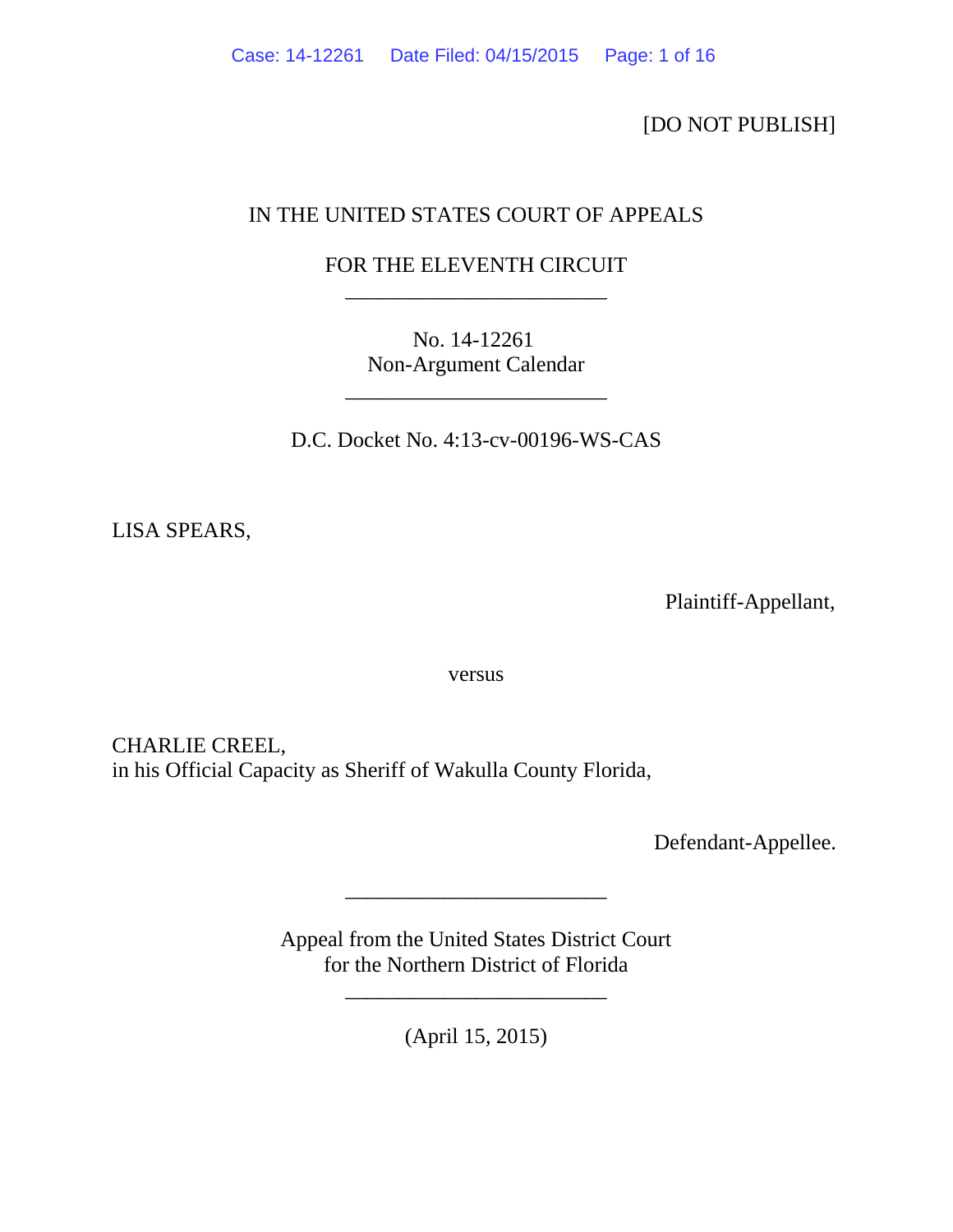Before ROSENBAUM, JULIE CARNES, and FAY, Circuit Judges.

## PER CURIAM:

Lisa Spears appeals the district court's grant of summary judgment in favor of Charlie Creel in his official capacity as Sheriff of Wakulla County, Florida (the "Sheriff"), on her claims of disability discrimination in violation of the Americans with Disabilities Act (the "ADA"), 42 U.S.C. § 12112; the Rehabilitation Act of [1](#page-1-0)973, 29 U.S.C. § 794; and the Florida Civil Rights Act, Fla. Stat. § 760.10.<sup>1</sup> Among others things, Spears alleged in her complaint that the Sheriff failed to accommodate her disabling medical condition. The district court concluded that Spears's disability claim failed because she had not identified a reasonable accommodation that would allow her to perform the essential functions of an available position with the Sheriff. On appeal, Spears argues that her requested accommodations were reasonable and that the district court erred by failing to conclude that the Sheriff was required to engage in "an interactive accommodation process." After careful review, we affirm.

## **I.**

In September 2004, Spears was hired to work at the Wakulla County Jail in the medical unit. She became certified as a corrections officer in 2008, was

<span id="page-1-0"></span><sup>&</sup>lt;sup>1</sup> Generally, claims brought under the Rehabilitation Act and the Florida Civil Rights Act ("FCRA") are analyzed under the same framework as claims under the ADA. *See Greenberg v. BellSouth Telecomms., Inc.*, 498 F.3d 1258, 1263-64 (11th Cir. 2007) (FCRA); *Cash v. Smith*, 231 F.3d 1301, 1305 (11th Cir. 2000) (Rehabilitation Act). Therefore, we address these claims collectively under the ADA.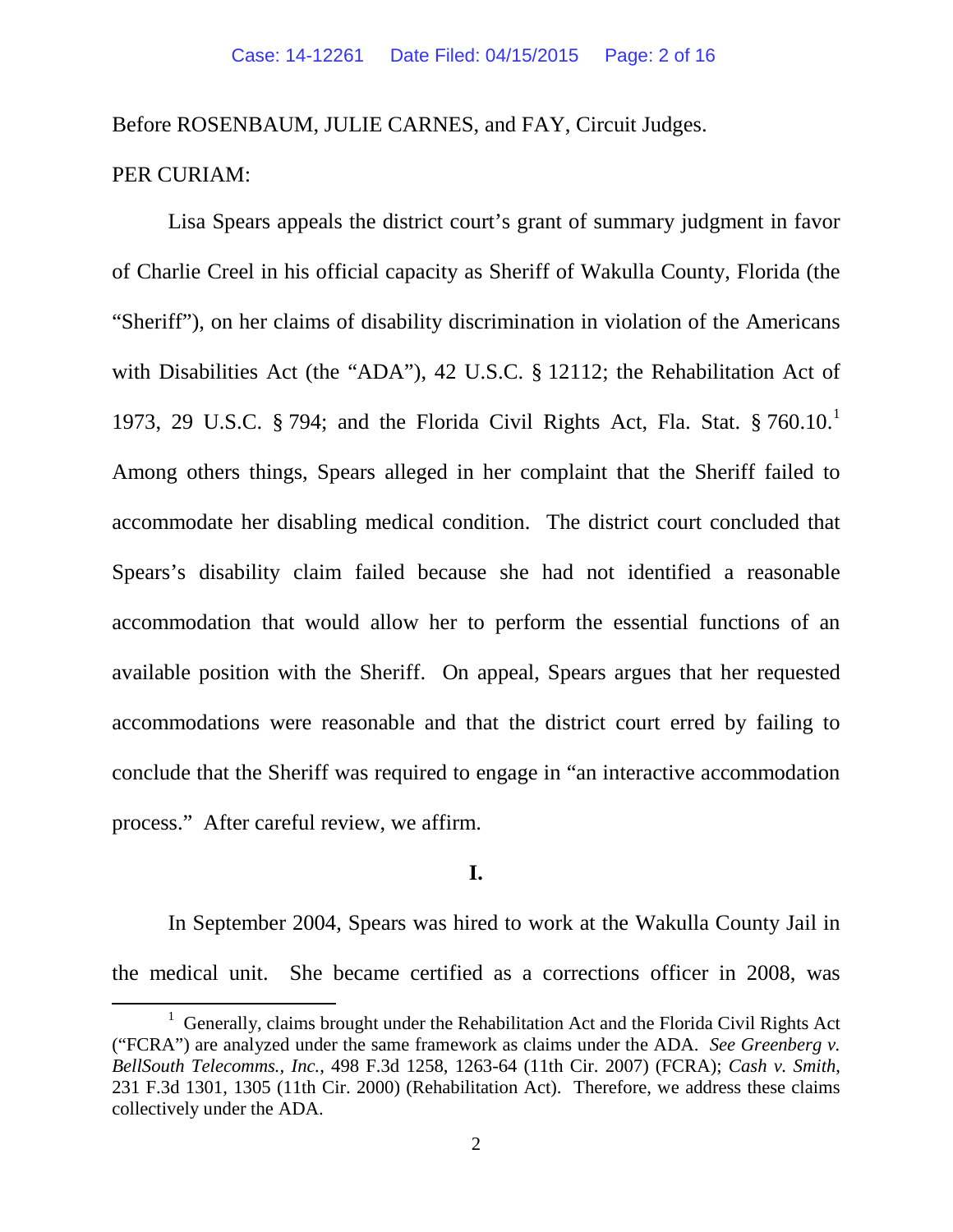promoted to sergeant in 2010, and, about a year later, was again promoted to lieutenant. As a lieutenant, Spears supervised approximately nine officers in the medical unit. She primarily worked from 8 a.m. to 5 p.m.

In November 2011, Spears was diagnosed with pre-cancer. She had her first surgery in January 2012, and, shortly thereafter, was diagnosed with cancer. She had her second surgery on March 8, 2012.

On March 16, 2012, Spears received notice from the Sheriff that all of the medical jobs at the jail were being terminated and that a private health-care provider was taking over the medical care of inmates. The notice stated that Spears's effective termination date was April 9, 2012, and that her termination was not performance related. Spears did not apply for a position with the private provider because she did not meet the minimum education requirements.

Three days after receiving her termination letter, Spears made a written request for a transfer to the corrections department at the jail. The corrections department was a separate unit from the medical unit. At the time that she made the request, Spears believed that two lieutenant positions were open because only two lieutenants were then on staff, instead of the usual four. On March 28, the Sheriff responded that no lieutenant positions with the corrections department were vacant. However, the Sheriff stated that a "Shift Detention Deputy" position was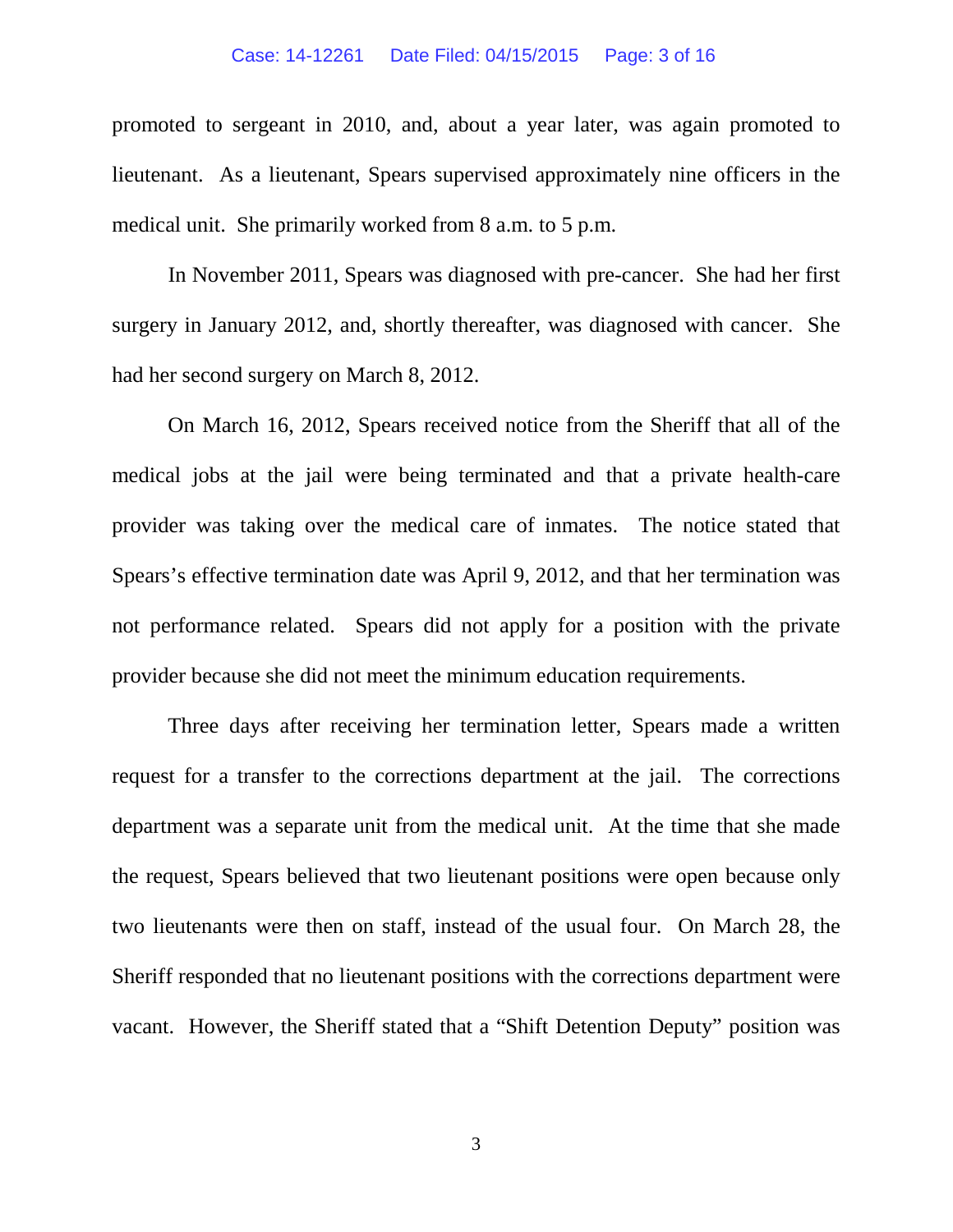available and directed Spears to respond by April 4 if she wished to accept the position.

On April 3, Spears made another written request for reassignment and informed the Sheriff for the first time that she had cancer and was undergoing cancer treatment. Spears again requested transfer to a vacant lieutenant position.

On April 4, Karen Day, the Human Resources Director for the Sheriff's Office, responded and again informed Spears that the detention deputy position was available. Day stated that, due to the medical issues identified by Spears in her April 3 memorandum, Spears would need her doctor to review the detention deputy's job description and certify that she could perform the job's duties. Day directed Spears to respond by April 13 to be considered for reassignment.

On April 12 or 13, Spears obtained and submitted doctors' notes indicating that she could return to work and could carry out all the duties of a detention deputy. Upon receipt of these notes, Spears was reassigned to the detention deputy position with a start date of April 27. However, in her deposition, Spears testified that she never accepted the detention deputy position because it represented a significant pay cut and a demotion, and it would not have allowed her to receive her medical treatment.

Spears began receiving radiation treatment for the cancer on April 19. From April 19 to June 7, Spears underwent daily radiation treatments.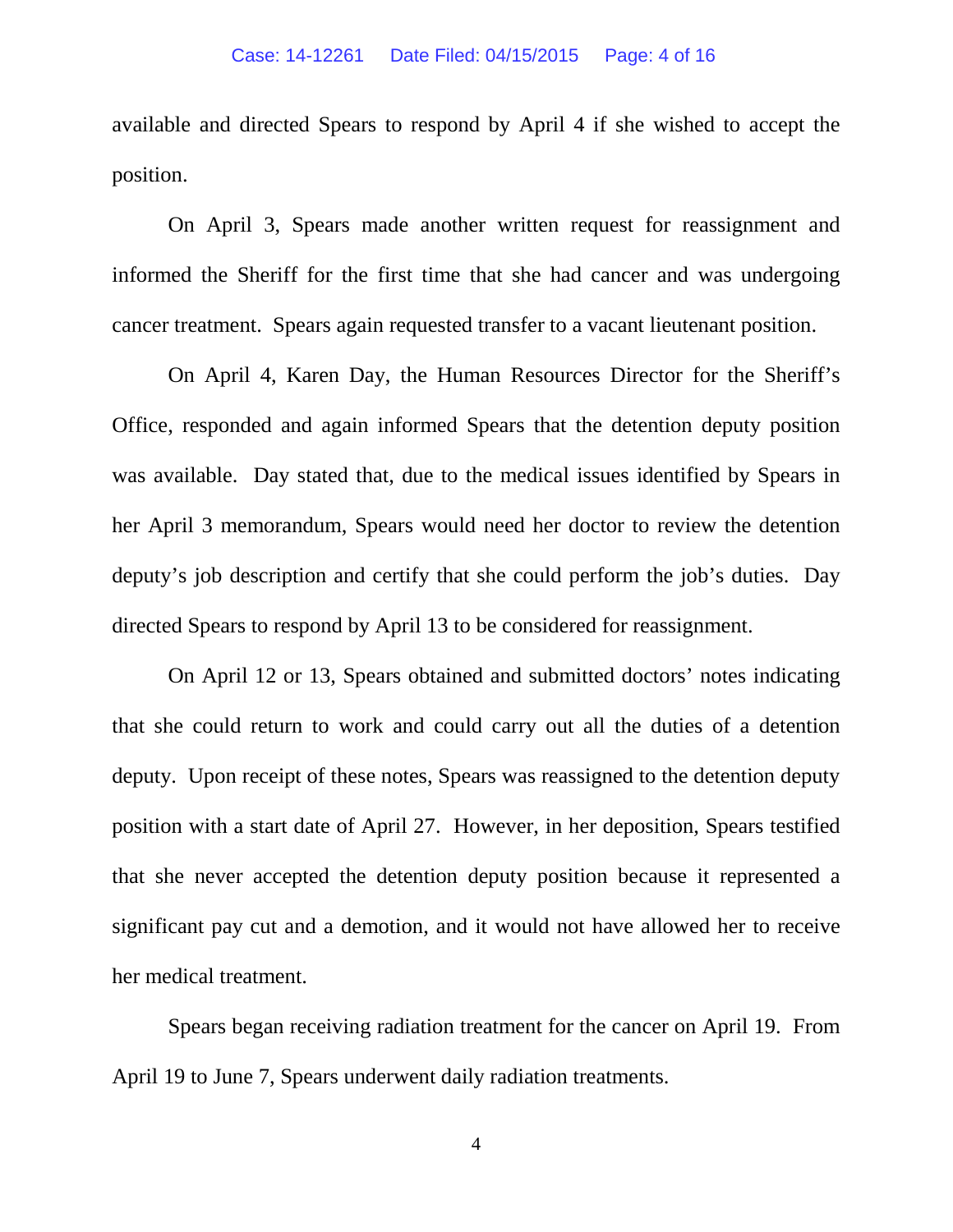#### Case: 14-12261 Date Filed: 04/15/2015 Page: 5 of 16

On April 26, Spears, via written memorandum to the Sheriff, stated that she could not start work the following day because the position would be adverse to her health. Spears also met with Day to discuss these issues. In the memorandum, Spears again requested assignment to an open lieutenant position where she could work "roughly the 8 to 5 shift" and be able to "take intermittent leave." Spears further explained that working a full shift would be hard for her and that she would prefer a position in which she could intermittently take leave under the Family and Medical Leave Act ("FMLA") so that she did not use up all of her leave during her cancer treatment. Spears stated that she would need to take FMLA leave until the "issue" was resolved. In a letter response dated April 30, Day again stated that no lieutenant positions were vacant and that the only position available was for a detention deputy.

At her deposition, Spears explained that she had never accepted the detention deputy position and could not physically perform that position's duties because of her radiation treatments. As a result of the treatments, Spears felt physically weak, nauseated, and fatigued. Once her radiation treatments began, Spears took FMLA leave and exhausted her twelve weeks of that leave on July 12.

Before her FMLA leave was exhausted, Day informed Spears in a letter dated June 26 that she would need to have her doctor complete a fitness-for-duty review before she could return to work as a detention deputy. The letter stated that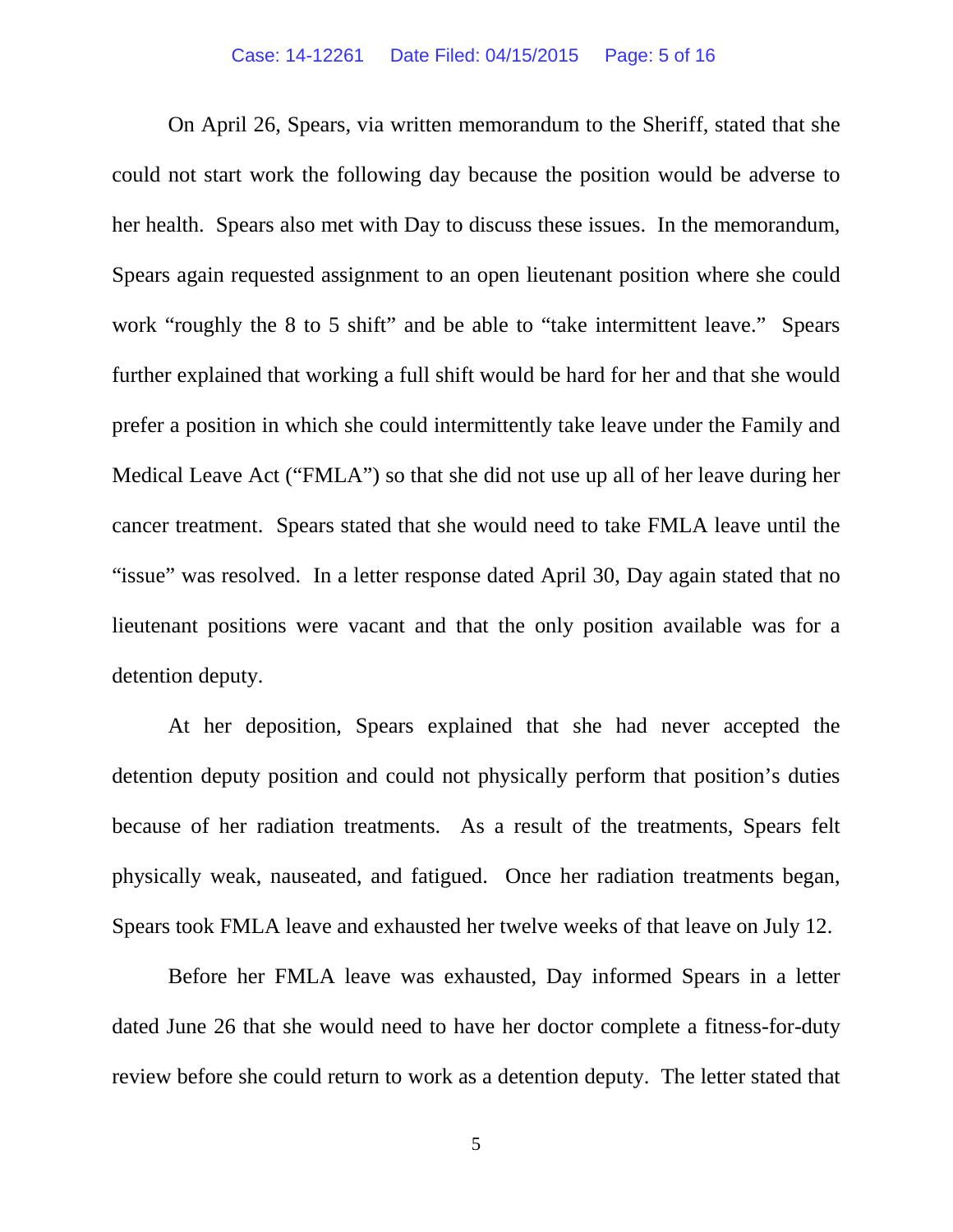Spears's FMLA leave was to expire on July 12, that she was to return to work on July 13, and that she needed to submit the certification by July 6. Spears's doctor completed the certification, indicating that Spears could not perform the essential job functions of a detention deputy relating to the use of force, but noting that she was better suited for a supervisory position. Spears's physician also stated that Spears would be able to return to full-duty work in October 2012.

Thereafter, Day informed Spears that, because Spears was unable to perform the essential job functions of her position as a detention deputy, her employment would be terminated effective July 13, 2012. Spears did not reapply for employment with the Sheriff's Office.

## **II.**

Spears filed her complaint in the United States District Court for the Northern District of Florida. In her complaint, she alleged claims of gender discrimination and retaliation under Title VII, disability discrimination under the ADA and related statutes, and violations of the FMLA. Only the ADA claim is at issue in this appeal. $^{2}$  $^{2}$  $^{2}$ 

After discovery, the Sheriff moved for summary judgment. In broad terms, the Sheriff argued that Spears had not identified a reasonable accommodation that would allow her to perform the essential functions of a detention deputy.

<span id="page-5-0"></span> $\frac{1}{2}$ <sup>2</sup> Spears abandoned her Title VII claims at summary judgment, and she has not appealed the grant of summary judgment on her FMLA claims.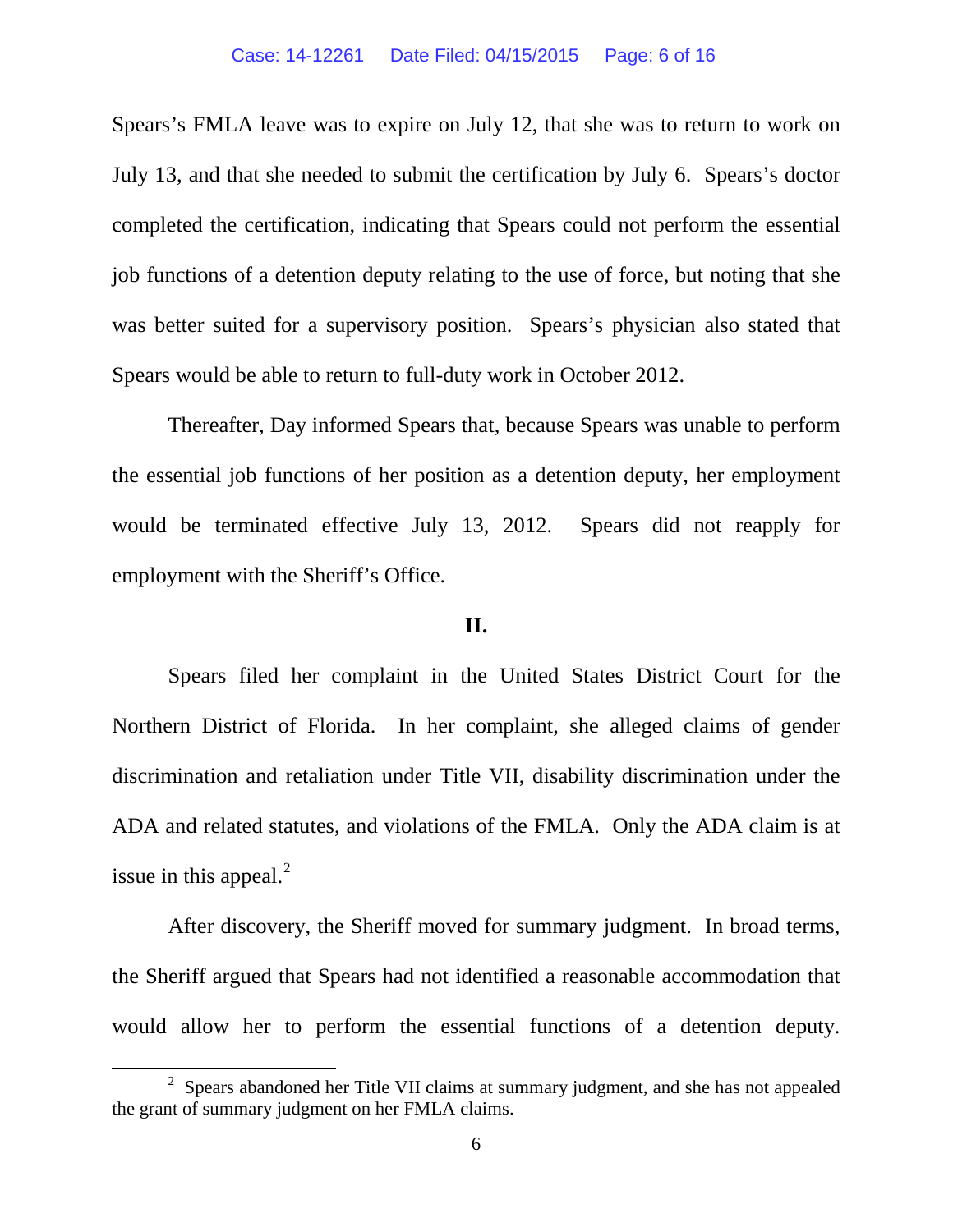#### Case: 14-12261 Date Filed: 04/15/2015 Page: 7 of 16

According to the Sheriff, there were no open lieutenant positions when Spears requested a transfer, and Spears's request to work in a "light duty position" when she was physically able was not a reasonable accommodation because regular attendance is an essential job function, and, furthermore, creation of such a position would have created undue hardship for the Sheriff as a result of the uncertainty of Spears's schedule.

Among other evidentiary materials submitted in support of summary judgment, the Sheriff included an affidavit from Human Resources Director Day, stating that, even if a sergeant or lieutenant position had been available, Spears would not have been able to perform the job's essential functions related to the use of force, which were similar to those for a detention deputy.

The Sheriff also included an affidavit from Major Jared Miller, who was responsible for the administration of the jail. The affidavit provided as follows: corrections officers worked in four rotating shifts of twelve hours, beginning either at 5 a.m. or 5 p.m. The shifts were supervised by two lieutenants. One other lieutenant position was primarily administrative in nature. Although previously four lieutenants had supervised the four shifts, the number of supervisory positions had been reduced because of budget cuts. In his deposition, Miller explained that "non-shift" work was generally administrative in nature, and the hours were usually from 7 or 8 a.m. to 4 or 5 p.m.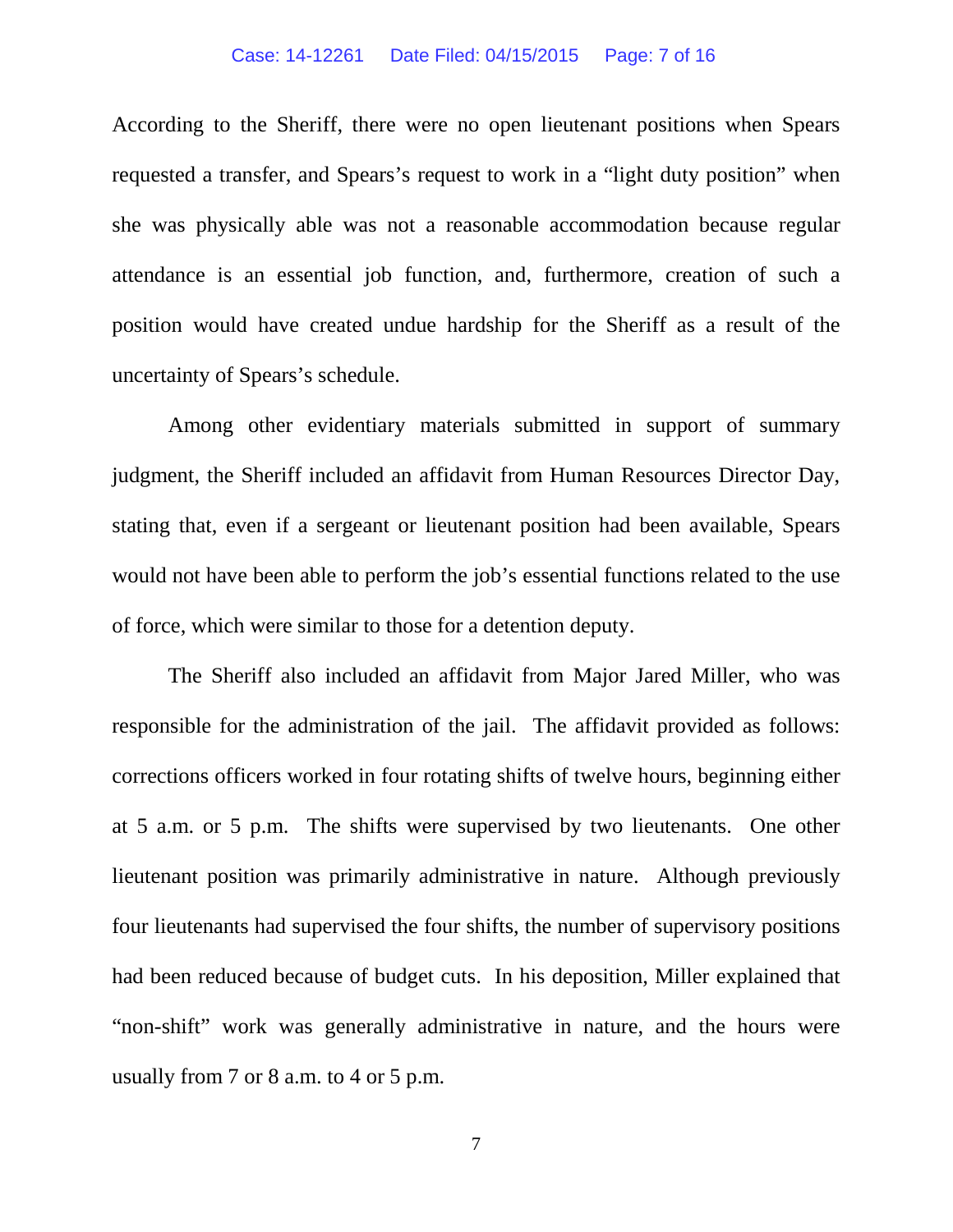### Case: 14-12261 Date Filed: 04/15/2015 Page: 8 of 16

Miller's affidavit further provided that, when detention officers requested light duty, they worked their assigned shift hours in the control room, where they were responsible for monitoring inmate activity, updating inmate reports and logs, and opening and closing jail doors. Miller was unaware of any officer who had worked "part-time light duty in the control room on an ad hoc basis." The creation of a light-duty position that would permit an employee to work when he or she was physically able would be unmanageable, according to Miller, because it would lead to "havoc with staffing" by creating uncertainty in the schedule, causing other officers to be held over from previous shifts or called in to work on their days off, and increasing the amount of overtime paid out.

Spears responded in opposition to summary judgment. She contended that she was able to perform the core duties of a correctional officer if the duties involving physical inmate control and the hourly requirements of shift work were removed. She also argued that she could have temporarily worked in the control room or in a "non-shift" position until she was cleared to work full time and that this was what many employees with medical conditions did, including one corrections officer who was pregnant. Moreover, Spears asserted that she could have "utilized paid leave time donated to her by other employees until she was released back to her full duties." The Sheriff, Spears stated, did not offer her this option.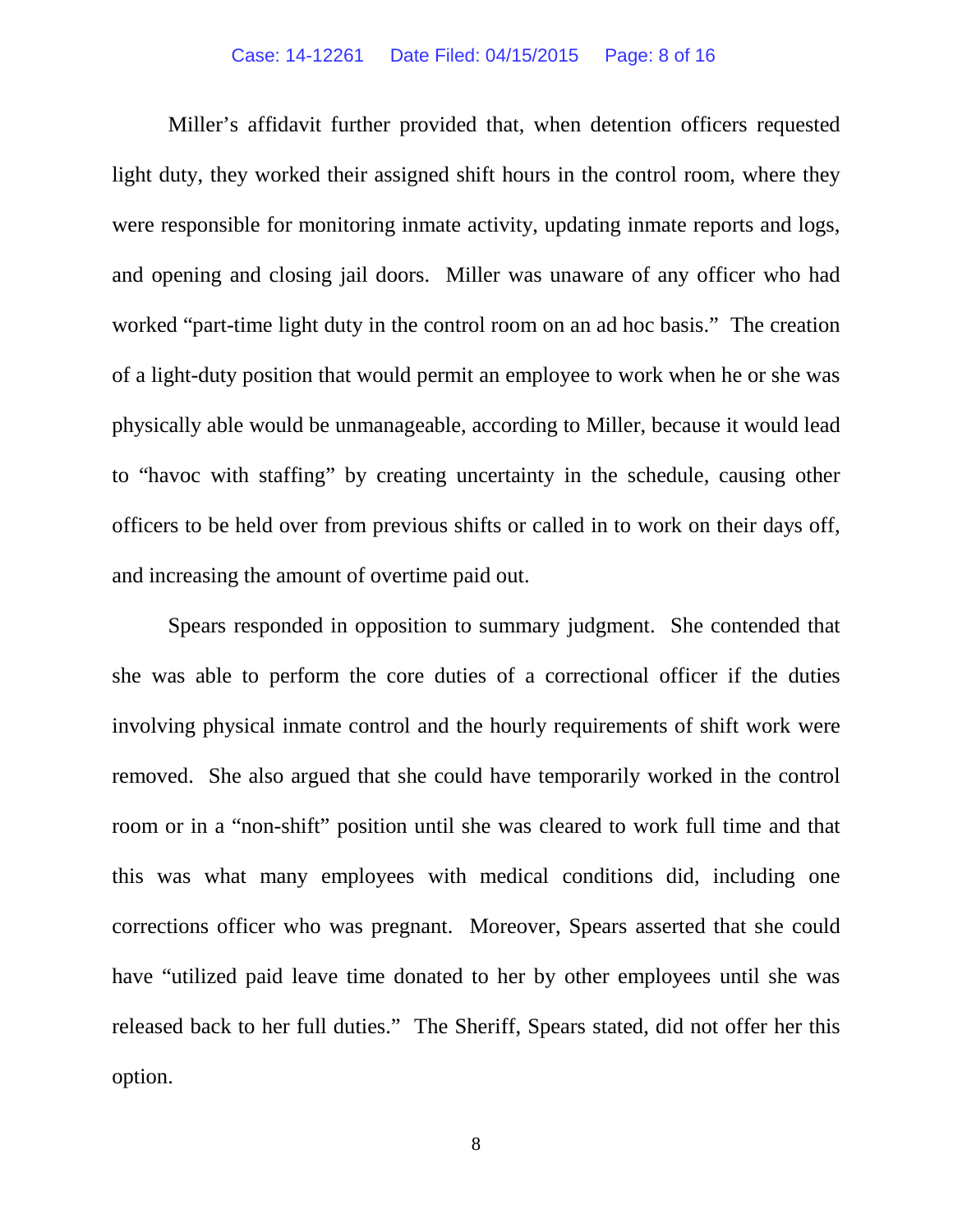The district court granted the Sheriff's motion for summary judgment. The court concluded that Spears did not establish that she was qualified for a corrections position because she had not identified a reasonable accommodation that would have allowed her to perform the essential functions of such a position. Spears now appeals

#### **III.**

We review a district court's grant of summary judgment *de novo*, applying the same legal standards as the district court. *Chapman v. AI Transp.*, 229 F.3d 1012, 1023 (11th Cir. 2000) (*en banc*). A court shall grant summary judgment if the moving party "shows that there is no genuine dispute as to any material fact and the movant is entitled to judgment as a matter of law." Fed. R. Civ. P. 56(a). In making this determination, we view all evidence and draw all reasonable inferences in favor of the party opposing summary judgment. *Chapman*, 229 F.3d at 1023.

### **IV.**

Spears argues that the district court erred by failing to conclude that the Sheriff was required to engage in "an interactive accommodation process." According to Spears, because she proposed facially reasonable accommodations that the Sheriff rejected, the Sheriff was obligated to engage in an interactive process to determine whether a reasonable accommodation existed that could be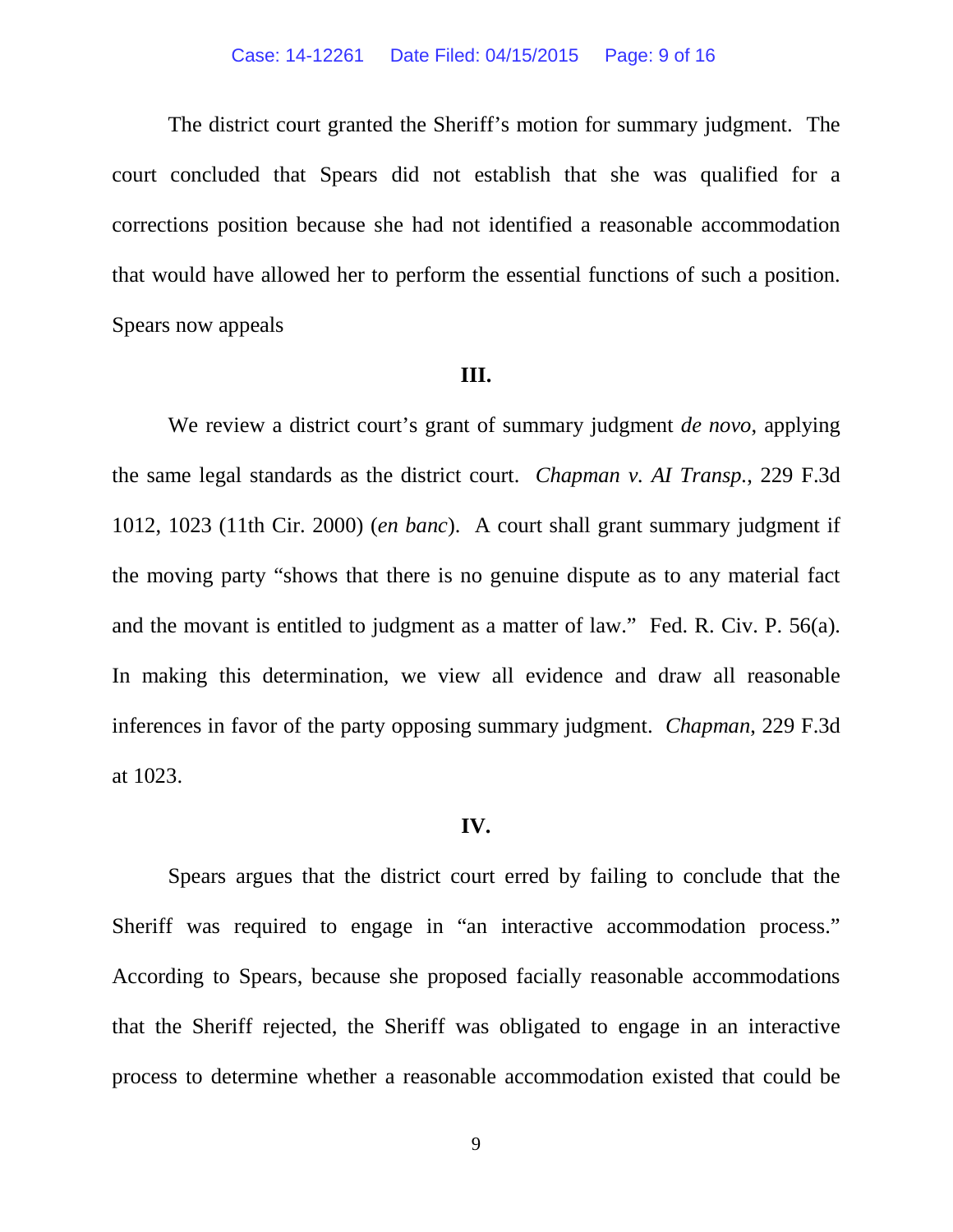#### Case: 14-12261 Date Filed: 04/15/2015 Page: 10 of 16

made. The Sheriff's failure to do so, Spears asserts, could be grounds for determining that her rights under the ADA were violated.

The ADA prohibits employers from discriminating against "qualified individual[s] on the basis of disability." 42 U.S.C. § 12112(a). Generally, to establish a *prima facie* case of disability discrimination under the ADA, a plaintiff must show that: (1) she is disabled; (2) she was a qualified individual at the relevant time; and (3) she was discriminated against because of her disability. *Wood v. Green*, 323 F.3d 1309, 1312 (11th Cir. 2003). A "qualified individual" is a person who, with or without reasonable accommodations, is able to perform the essential functions of a job she holds or desires. 42 U.S.C. § 12111(8).

It is unlawful for an employer to fail to provide "reasonable accommodations" for a qualified individual's disability, unless doing so would impose undue hardship on the employer. *Lucas v. W.W. Grainger, Inc.*, 257 F.3d 1249, 1255 (11th Cir. 2001). An accommodation is "reasonable" only if it allows the employee to perform the job's essential functions. *Id.* The ADA provides that the term "reasonable accommodation" may include, among other things, "job restructuring, part-time or modified work schedules, [and] reassignment to a vacant position." 42 U.S.C. § 12111(9)(B). The regulations governing the ADA explain that an employer may need "to initiate an informal, interactive process with the individual with a disability in need of an accommodation" to identify the person's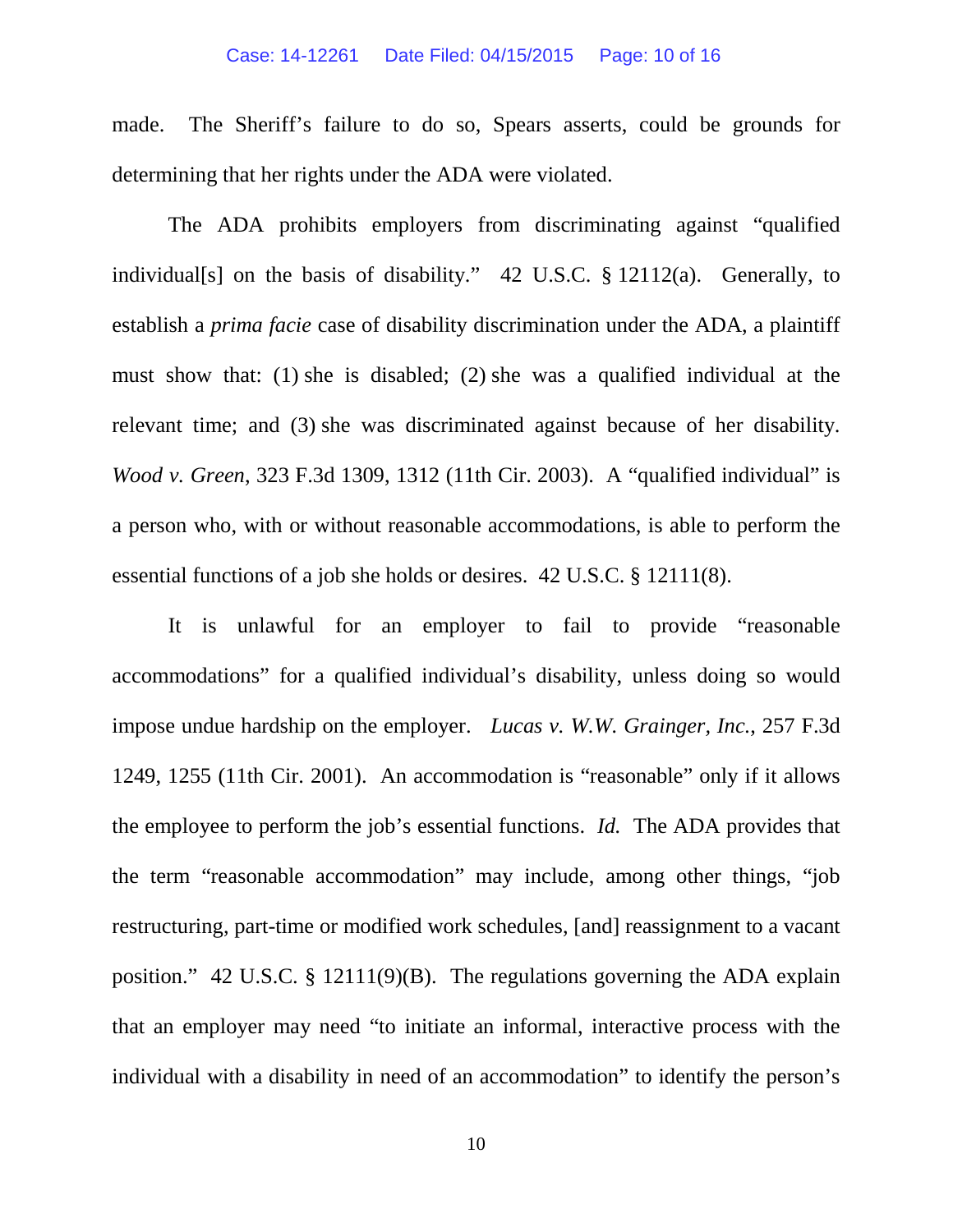limitations and potential reasonable accommodations that could overcome those limitations. 29 C.F.R. § 1630.2(o)(ii)(3).

The employee bears the burden of identifying an accommodation that would allow her to perform the essential functions of her job. *Earl v. Mervyns, Inc.*, 207 F.3d 1361, 1367 (11th Cir. 2000). Where the employee fails to identify a reasonable accommodation, the employer has no affirmative duty to engage in an "interactive process" or to show undue hardship. *Id.* We have likewise held that "the duty to provide a reasonable accommodation is not triggered unless a specific demand for an accommodation has been made." *Gaston v. Bellingrath Gardens & Home, Inc.*, 167 F.3d 1361, 1363 (11th Cir. 1999).

In this case, Spears identified the following two potential accommodations that the Sheriff could have offered: (1) transfer to a non-shift, light duty, or parttime position until she was able to return to full-time work; and (2) an extension of her leave by using donated leave from other employees.

With regard to the first accommodation, undisputed record evidence shows that no vacant position was available as a lieutenant or supervisor when Spears requested a transfer or before she was terminated. Spears may have believed that such a position existed at the time, but she has offered no supporting evidence. Although transfer to a vacant position may be a reasonable accommodation in certain circumstances, the employer does not need "to bump another employee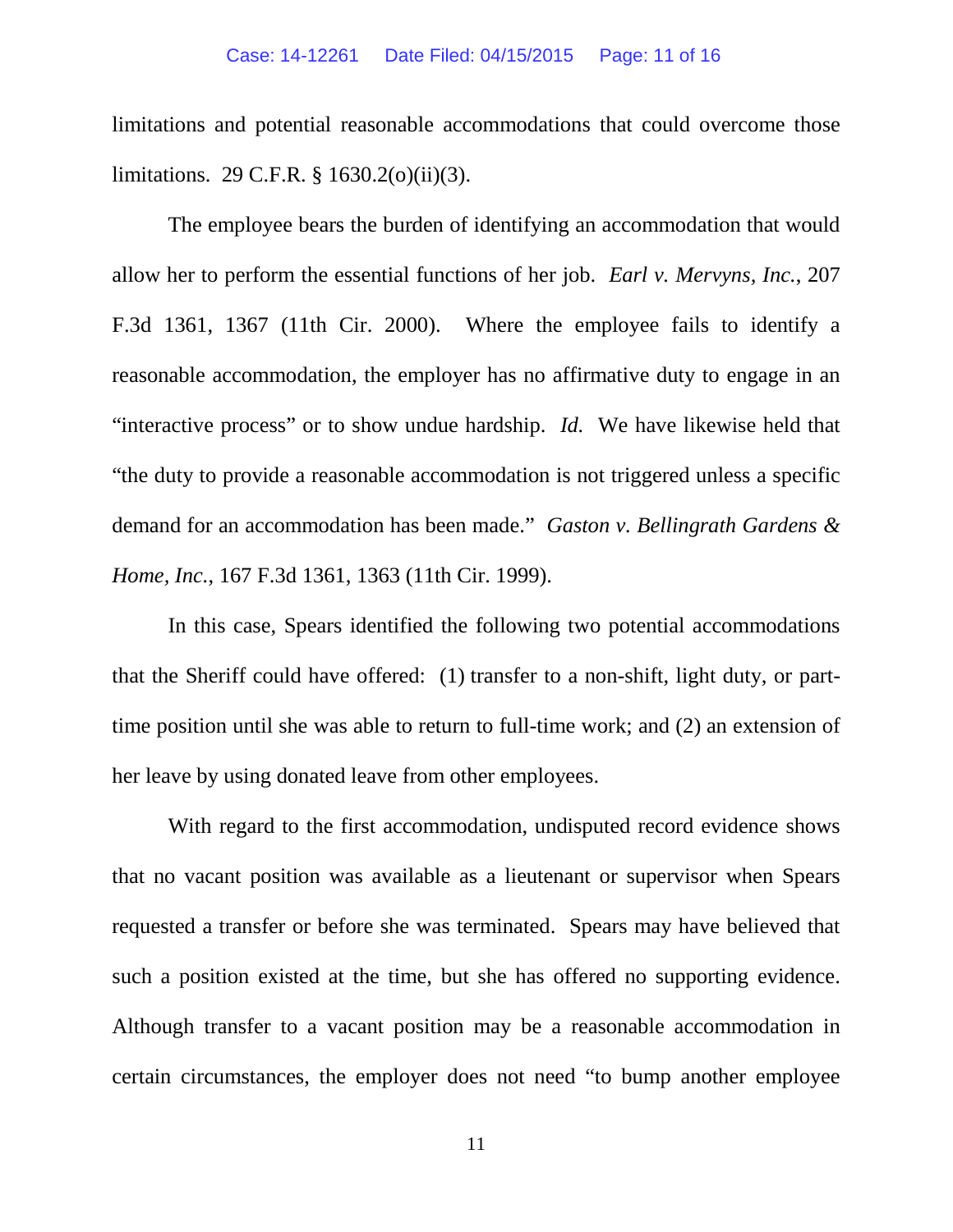#### Case: 14-12261 Date Filed: 04/15/2015 Page: 12 of 16

from a position in order to accommodate a disabled employee." *Lucas*, 257 F.3d at 1256. Therefore, the Sheriff was not required to transfer Spears to a position for which there was no vacancy or to create a new position for her.

In addition, we agree with the district court that no factual issue exists as to whether it would have been reasonable for the Sheriff to accommodate Spears by altering the detention deputy position to make it light duty and part-time or nonshift until she was cleared to return to full-duty work. We have held that the ADA does not require an employer to reallocate job duties in order to change the essential functions of a job. *Lucas*, 257 F.3d at 1260; *Earl*, 207 F.3d at 1367. Thus, the reasonableness of Spears's request for a non-shift, light-duty assignment depends on the essential functions of the job.

Essential functions are "the fundamental job duties of the employment position the individual with a disability holds or desires." 29 C.F.R.  $§ 1630.2(n)(1)$ . Whether a function is "essential" is a case-by-case determination based on several factors. *Davis v. Fla. Power & Light Co.*, 205 F.3d 1301, 1305 (11th Cir. 2000); *see* 29 C.F.R. § 1630.2(n)(2) (listing factors to consider). The ADA directs courts to consider "the employer's judgment as to what functions of a job are essential," such as the employer's written description for the job. *Davis*, 205 F.3d at 1305; *see* 42 U.S.C. § 12111(8); 29 C.F.R. § 1630.2(n)(3) (listing sources of evidence). We also look to the testimony of the plaintiff's supervisor,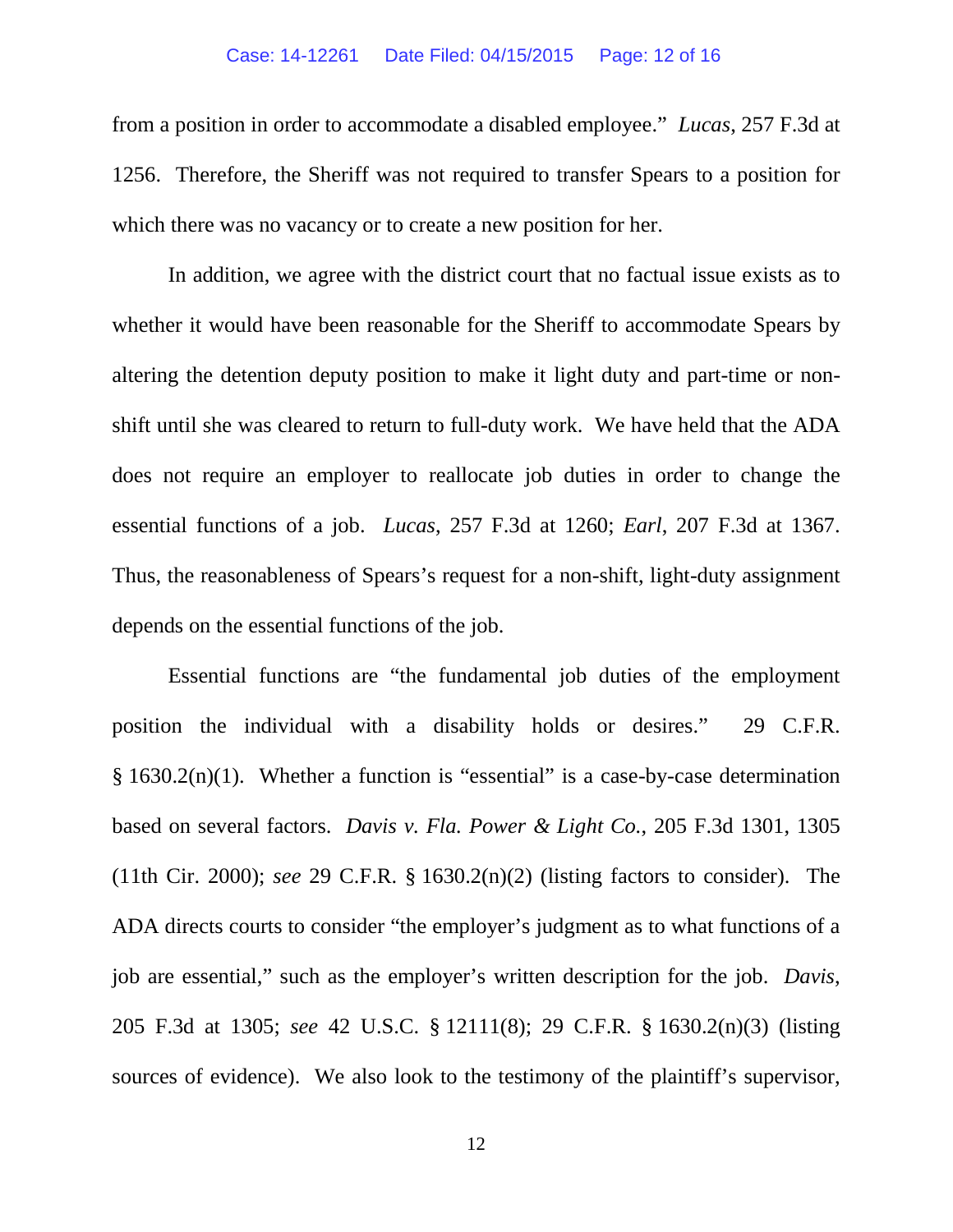among other factors. *Holly v. Clairson Indus., L.L.C.*, 492 F.3d 1247, 1257-58 (11th Cir. 2007).

For example, in *Earl*, we held that a store area coordinator's request to arrive at work at any time, without reprimand, was not a request for a reasonable accommodation because it, in essence, changed the essential functions of the job, which included punctuality. 207 F.3d at 1366-67*. But see Holly*, 492 F.3d at 1257-61 (distinguishing *Earl* and concluding that fact issues existed as to whether strict punctuality was an essential job function). Similarly, in *Jackson*, we held that a housekeeping aide's "presence on a routine basis" was an essential element of the job. *Jackson v. Veterans Admin.*, 22 F.3d 277, 278 (11th Cir. 1994).

On the record presented, we conclude that Spears has not shown a genuine issue of material fact regarding whether the ability to work shift hours and a consistent schedule was an essential function of an available position with the Sheriff. The job description for the detention deputy position lists, among other "performance standards," "arriving on time" and "working the entire shift." *See* 42 U.S.C. § 12111(8). In addition, Major Miller's testimony indicates that the detention deputies were on fairly rigid, rotating shift schedules of twelve hours, requiring Spears's timely presence on a consistent basis. *See Earl*, 492 F.3d at 1366-67. Accommodating Spears's request would have caused uncertainty in scheduling, caused other officers to be held over from previous shifts or called into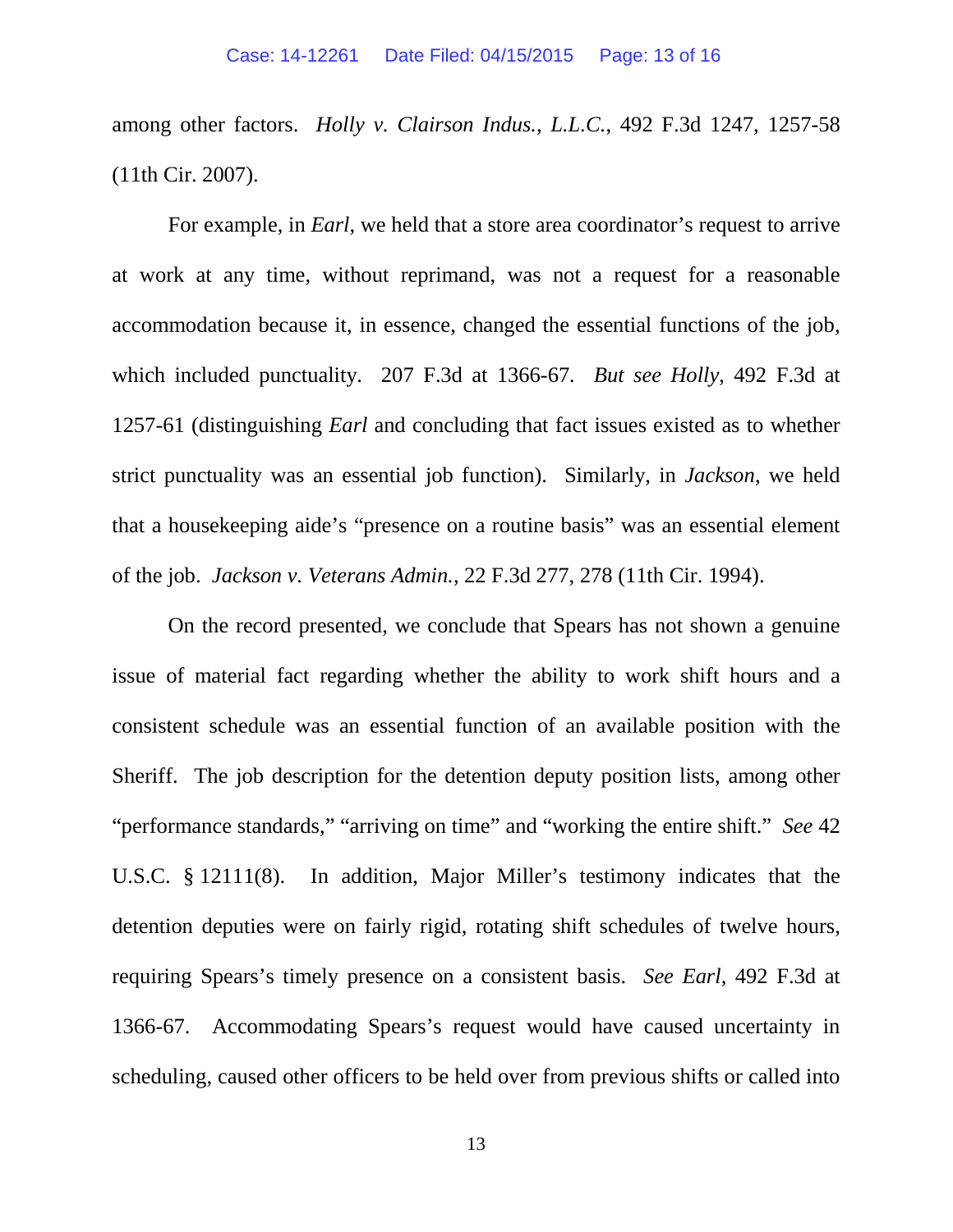work on their days off, and increased the amount of overtime others worked. *See Holly*, 492 F.3d at 1260-61 (noting that similar factors in *Earl* supported a finding that punctuality was an essential function of the plaintiff's job).

Therefore, even if the Sheriff could have accommodated Spears's physical inability to perform certain functions of the deputy detention officer by allowing her to do light duty in the control room with no inmate interaction, Spears has not identified any basis on which to conclude that she could have worked a consistent schedule or a full shift at the relevant time. And the Sheriff was under no obligation to create a new position to accommodate Spears's specific requests. *See Lucas*, 257 F.3d at 1256*; Stewart v. Happy Herman's Cheshire Bridge, Inc.*, 117 F.3d 1278, 1286 (11th Cir. 1997) ("Stated plainly, under the ADA a qualified individual with a disability is not entitled to the accommodation of her choice, but only to a reasonable accommodation." (internal quotation marks omitted)).

Turning to Spears's proposed accommodation of an extended leave of absence using donated leave until she was able to return to full-time work, an extended leave of absence of a definite duration, as opposed to an indefinite duration, may be a reasonable accommodation in certain circumstances. *See Wood*, 323 F.3d at 1312-13. Spears points out that her doctor indicated that she could return to full-duty work in October 2012, which was a definite period of several months. However, there is no record evidence showing that Spears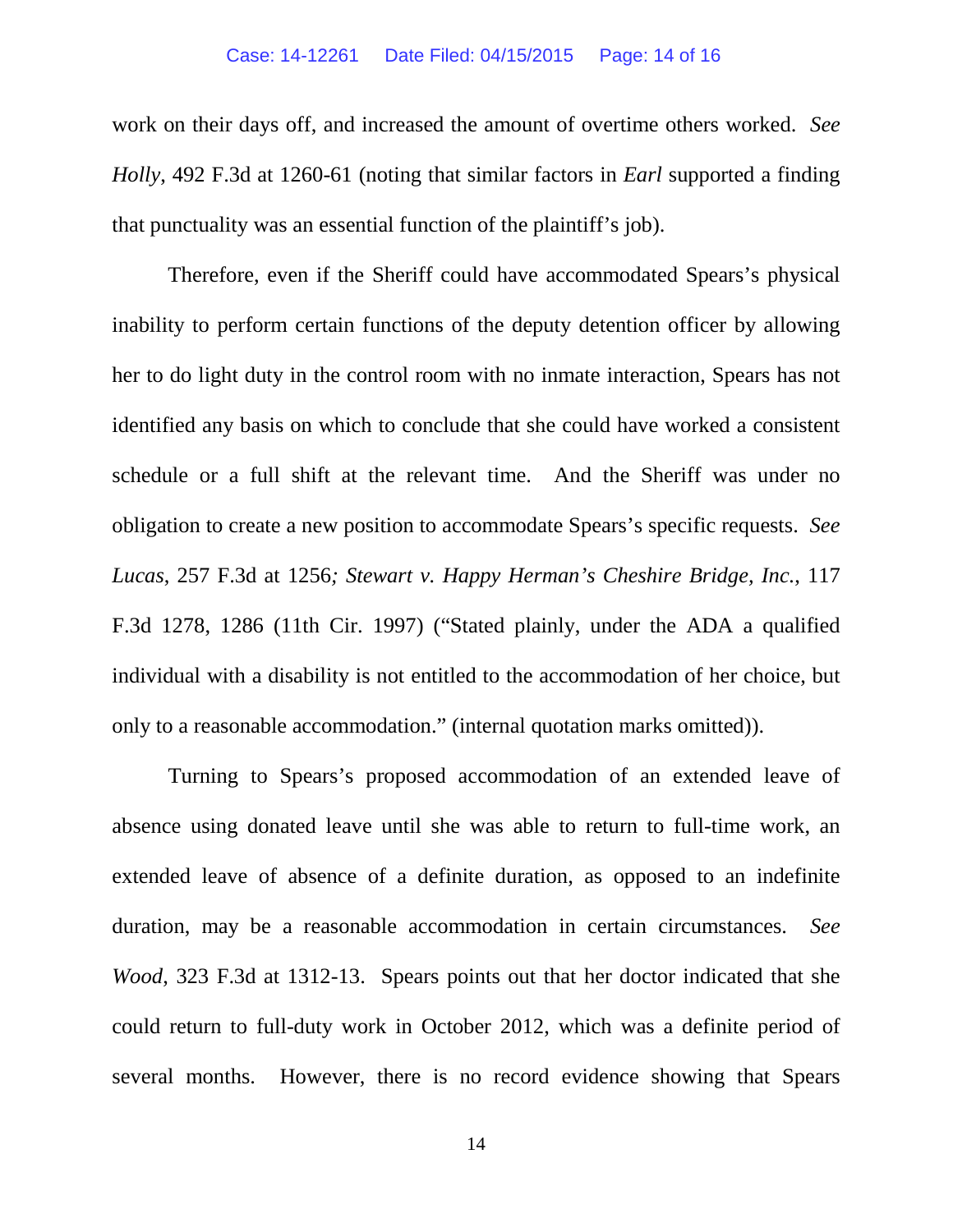actually made a specific request that the Sheriff extend her leave using donated or other paid or unpaid leave until October.<sup>[3](#page-14-0)</sup>

According to Day's deposition testimony, which is uncontroverted, an employee who wants to receive donated leave needs to request such leave from their fellow employees and fill out and submit a form. Day also testified that the procedure is specified in the Sheriff's policies. Because there has been no suggestion that Spears followed this procedure or otherwise requested an extended period of leave, the Sheriff's duty to provide an accommodation, or to engage in an "informal, interactive process" with respect to that accommodation, was not triggered. *See Gaston*, 167 F.3d at 1363-64; *see also Earl*, 207 F.3d at 1367.

To the extent that Spears argues that the district court erred in requiring her to establish that a reasonable accommodation exists before addressing the Sheriff's responsibilities, our precedent clearly holds otherwise. *Willis v. Conopco, Inc.*, 108 F.3d 282, 285 (11th Cir. 1997) (stating that the employer's actions do not affect the plaintiff's initial burden of establishing that reasonable accommodations were available); *see also Earl*, 207 F.3d at 1367. Thus, we have rejected the argument that an "employer can be held liable merely for failing to engage in the [interactive] process itself (regardless of whether a 'reasonable accommodation' could in reality have been made for the employee)." *Willis*, 108 F.3d at 285.

<span id="page-14-0"></span> $\frac{1}{3}$  Nor does it appear that Spears actually would have wanted to work in the deputy detention position in October 2012.